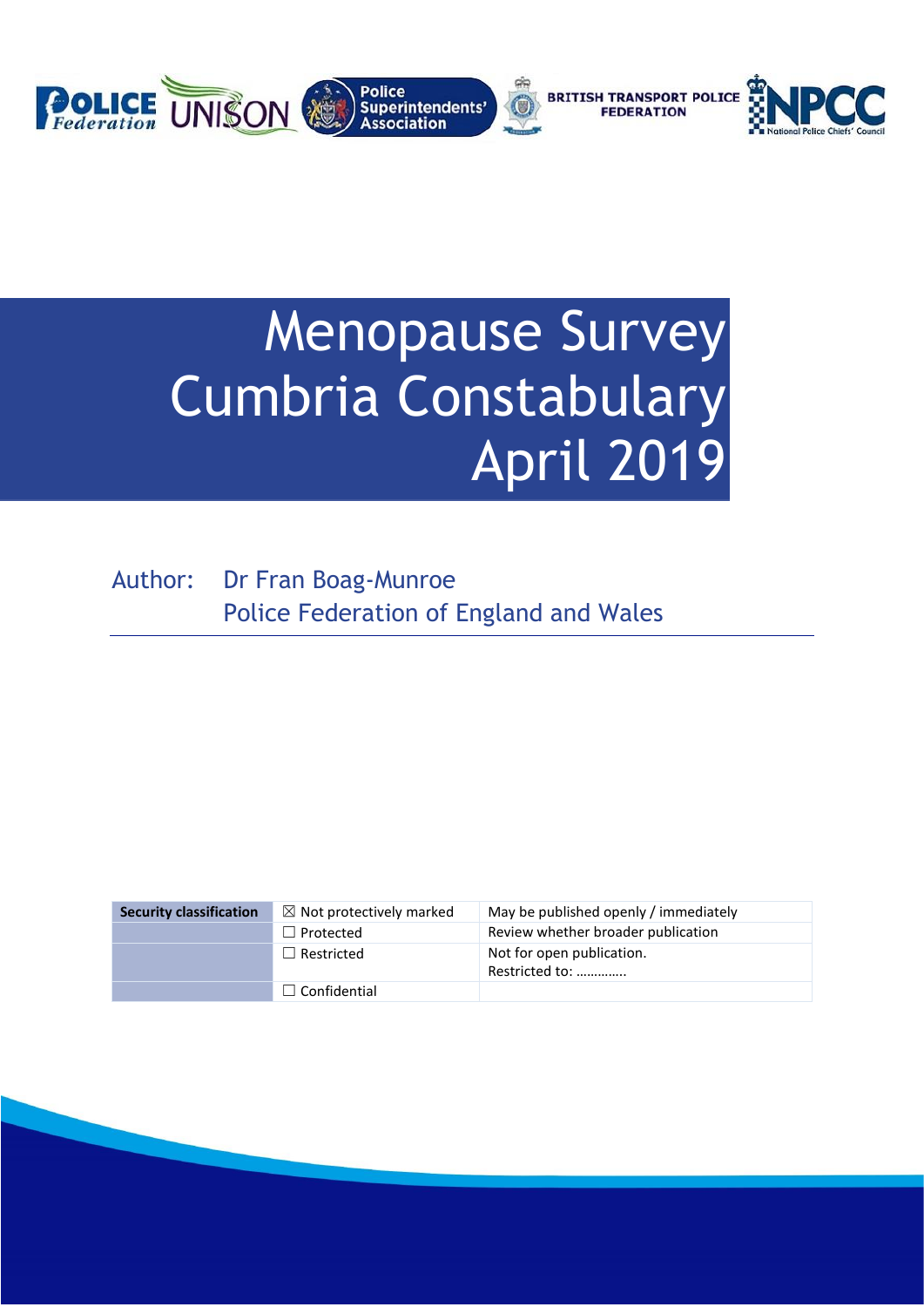### **Contents**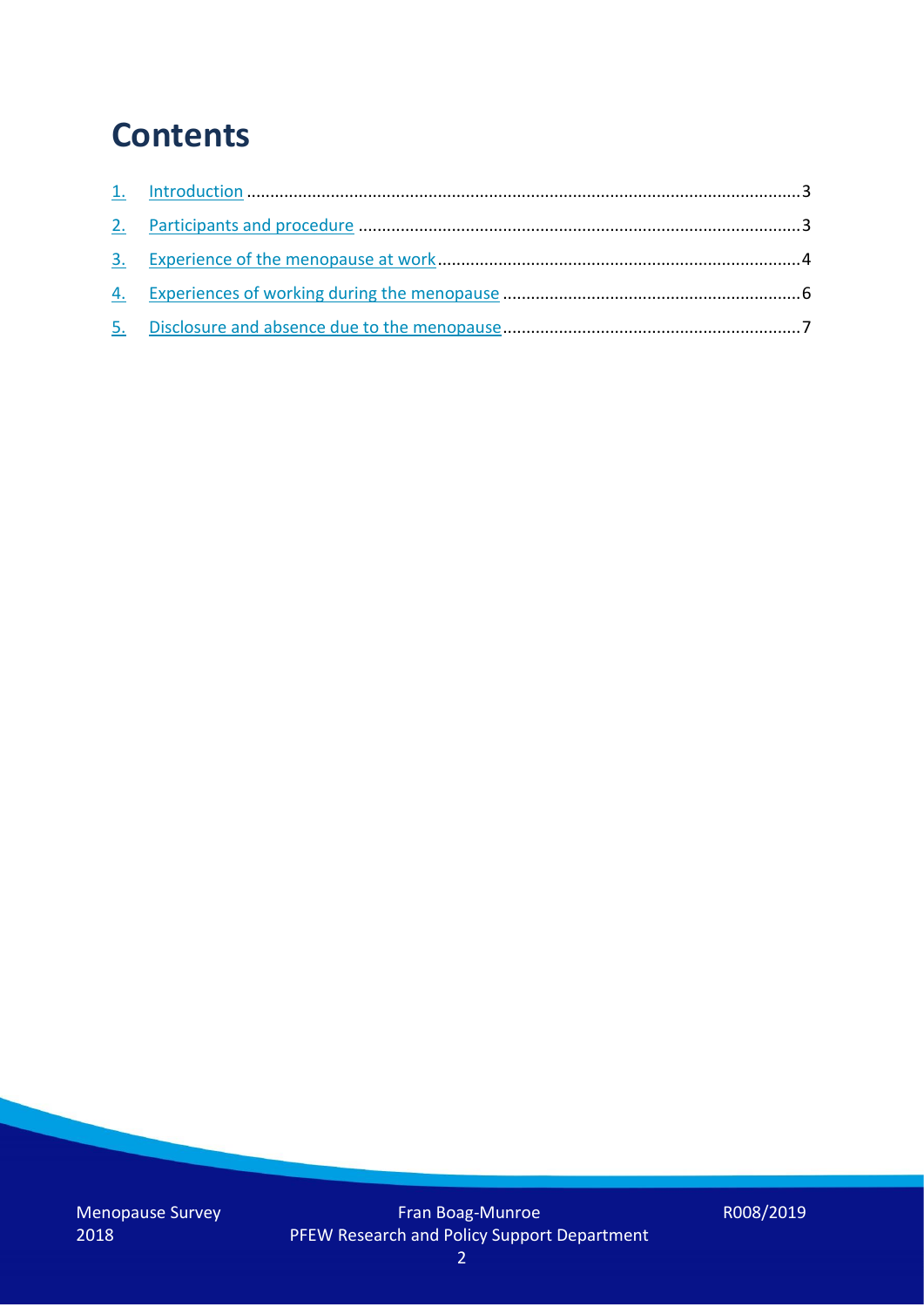## **1. Introduction**

The Menopause Survey was the first of its kind to examine the experiences and awareness of the menopause amongst police officers and police staff at a national level in England and Wales. In particular, it looked at the experiences of individuals who have either gone through or are going through the menopause, as well as the experiences and awareness of managers and supervisors in terms of supporting individuals who are going through the menopause.

This report provides an overview of some of the key findings from the survey for Cumbria Constabulary.

### **2. Participants and procedure**

Overall 118 responses were received from respondents in Cumbria Constabulary. 58% of responses were from police officers and 42% were from police staff.

83 respondents completed questions about their experiences of the menopause at work. 33 respondents answered questions relevant to line managers and supervisors (there was an overlap of 15 respondents who completed both sets of questions). A further 17 responses were received from other respondents within Cumbria Constabulary (i.e. respondents without personal experience of the menopause or managerial responsibilities.

This report only provides a summary of responses to questions about the experience of the menopause at work. Due to the smaller number of respondents who answered questions relevant to line managers or questions relevant to individuals who do not have personal experience of the menopause, these responses have not been reported below, however they have been included within the national statistics.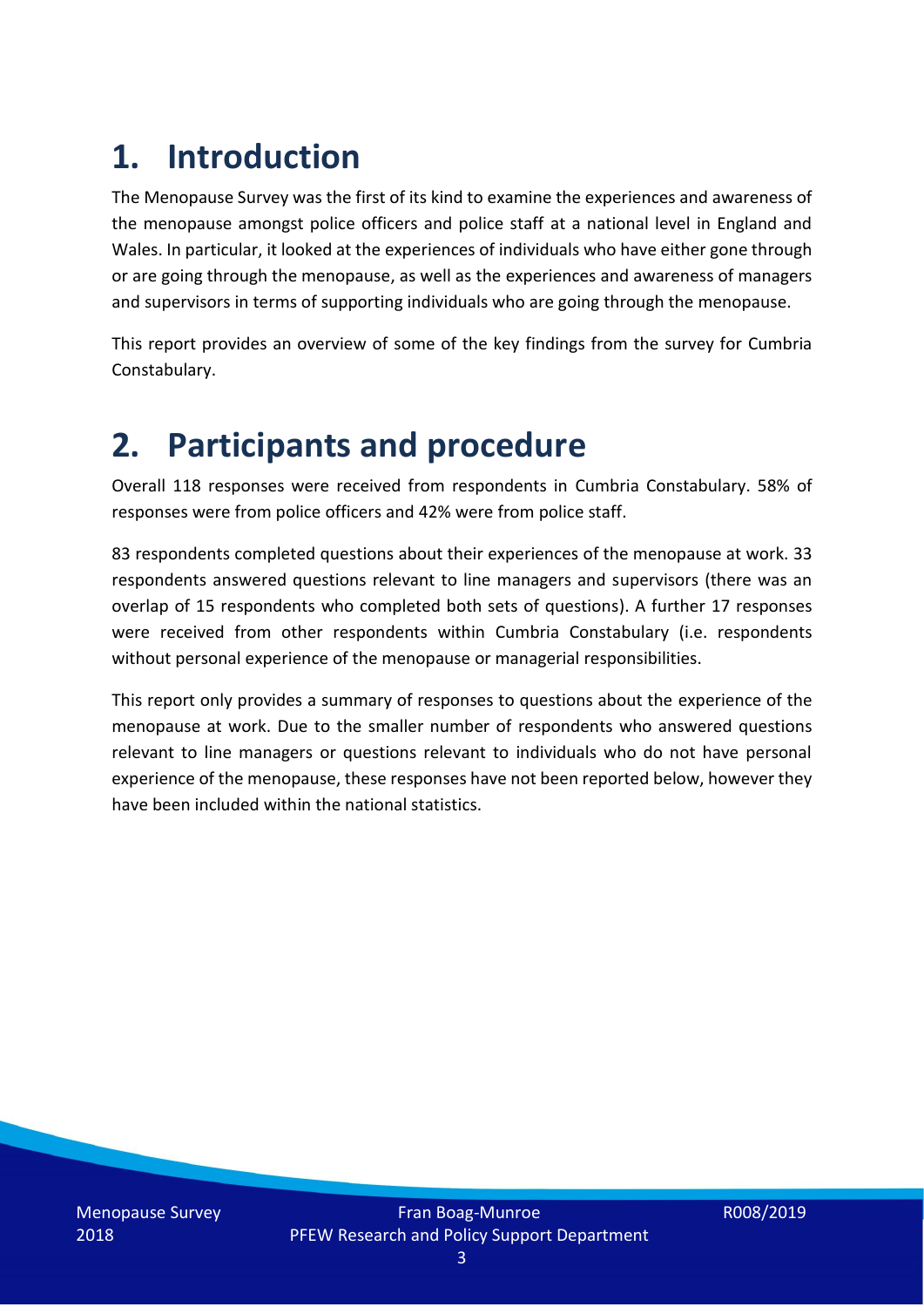### **3. Experience of the menopause at work**

68% of respondents in Cumbria Constabulary said that symptoms of the menopause were either moderately or extremely problematic. This is lower than the national average, where 76% of respondents reported that symptoms of the menopause were moderately or extremely problematic.



Respondents were asked about the aspects of their working environment that made coping with symptoms of the menopause moderately or extremely difficult. The proportion of respondents in Cumbria Constabulary who reported that these aspects of their working environment made coping moderately or extremely difficult are presented in Table 1 below, along with the corresponding proportions for the country as a whole.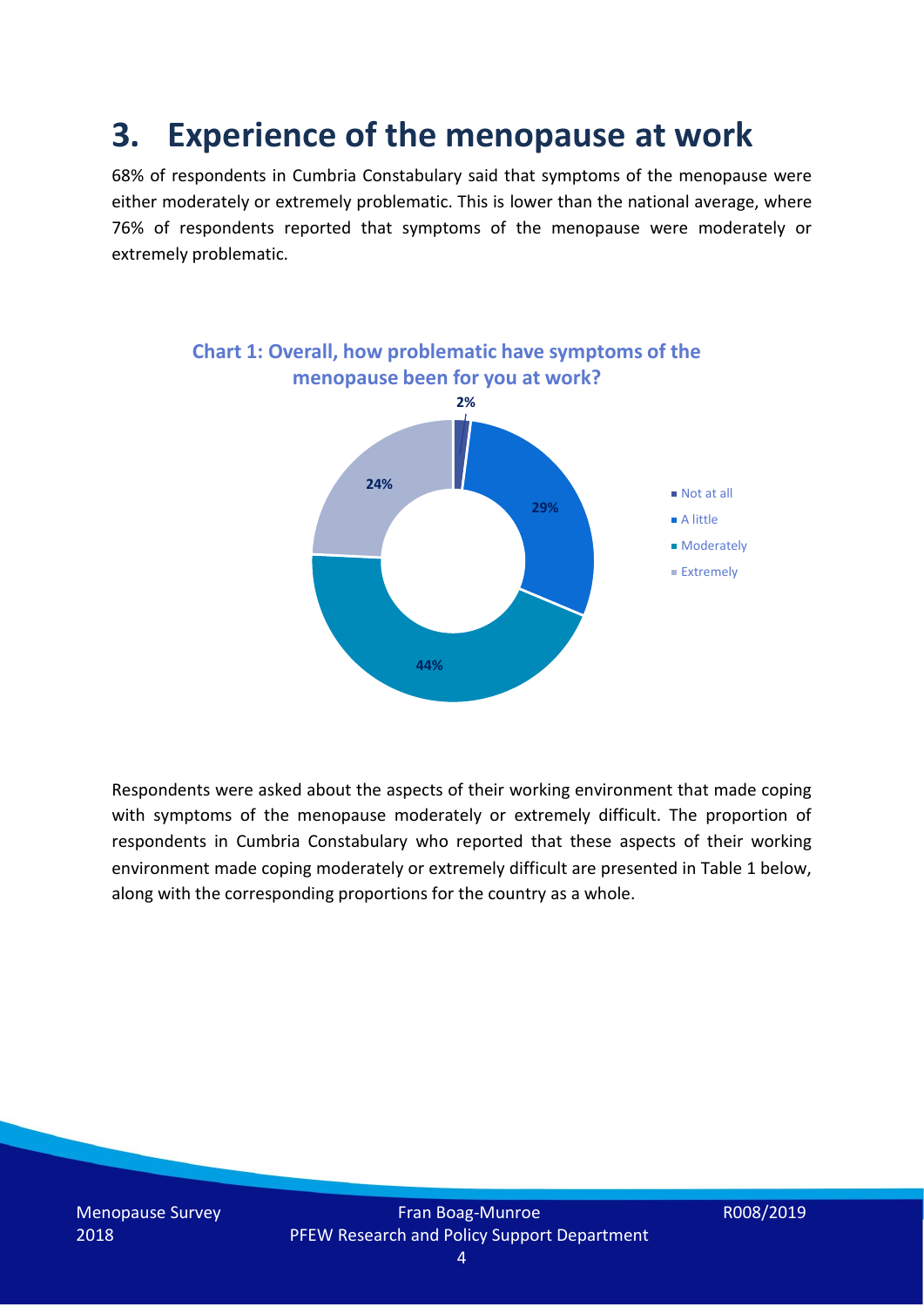Table 1: Aspects of the working environment (where applicable) that made coping with symptoms of the menopause moderately or extremely difficult

|                                   | <b>Cumbria Constabulary</b> | <b>National Sample</b> |
|-----------------------------------|-----------------------------|------------------------|
| <b>Recalling detailed</b>         | 50%                         | 50%                    |
| information                       |                             |                        |
| <b>Having to work shifts</b>      | 22%                         | 33%                    |
| <b>Having fixed working hours</b> | 19%                         | 20%                    |
| The temperature of your           | 45%                         | 61%                    |
| working environment               |                             |                        |
| Inadequate opportunity to         | 39%                         | 57%                    |
| control ventilation in your       |                             |                        |
| working environment               |                             |                        |
| Inadequate access to toilet       | 8%                          | 16%                    |
| <b>facilities</b>                 |                             |                        |
| <b>Shared offices/workspaces</b>  | 18%                         | 27%                    |
| The physical demands of           | 19%                         | 26%                    |
| the job                           |                             |                        |
| The design of uniforms            | 17%                         | 23%                    |
| The pressure of tight             | 35%                         | 32%                    |
| deadlines                         |                             |                        |
| <b>Your workload</b>              | 43%                         | 38%                    |
| <b>Not being office-based</b>     | 6%                          | 9%                     |
| <b>Having to make difficult</b>   | 29%                         | 26%                    |
| decisions within your job         |                             |                        |
| <b>Having to attend formal</b>    | 20%                         | 18%                    |
| meetings                          |                             |                        |
| <b>Having to maintain your</b>    | 18%                         | 18%                    |
| position for long periods         |                             |                        |
| without relief                    |                             |                        |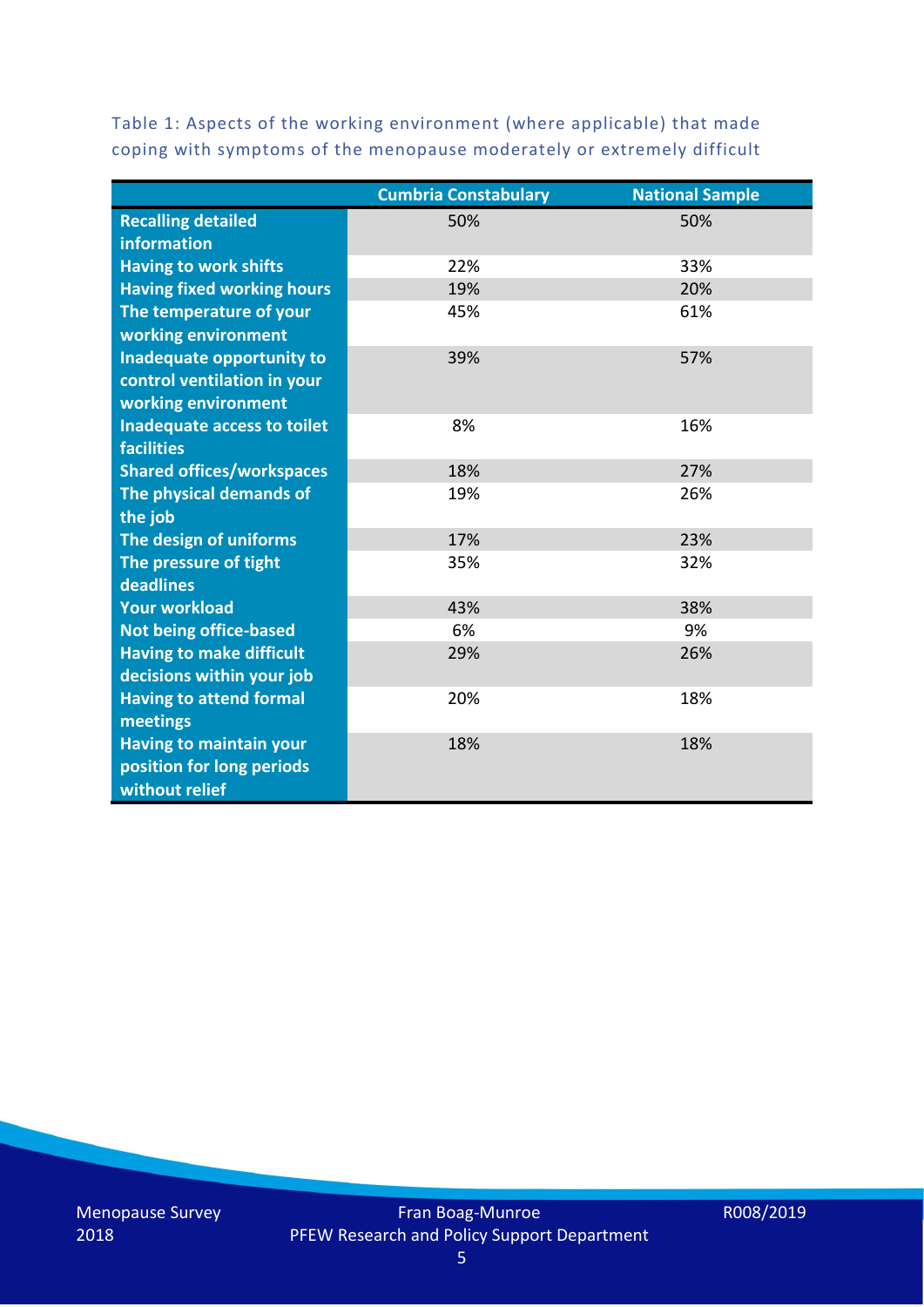### **4. Experiences of working during the**

### **menopause**

45% of respondents in Cumbria Constabulary said that they felt that their job performance had been negatively affected by the menopause. This is lower than the national sample, where 46% felt that their job performance had been negatively affected by the menopause.

16% of respondents felt that the menopause had negatively affected their manager's and colleagues' views on their competence at work. Within the national sample, 21% of respondents who had either gone through or were going through the menopause felt this way.

17% of respondents in Cumbria Constabulary said that they had considered leaving because they have found it difficult to deal with the menopause at work. This is lower than the national average, where 20% of respondents said that they had considered leaving as a result of the menopause.



#### **Chart 2: Experiences of work as a result of the menopause**